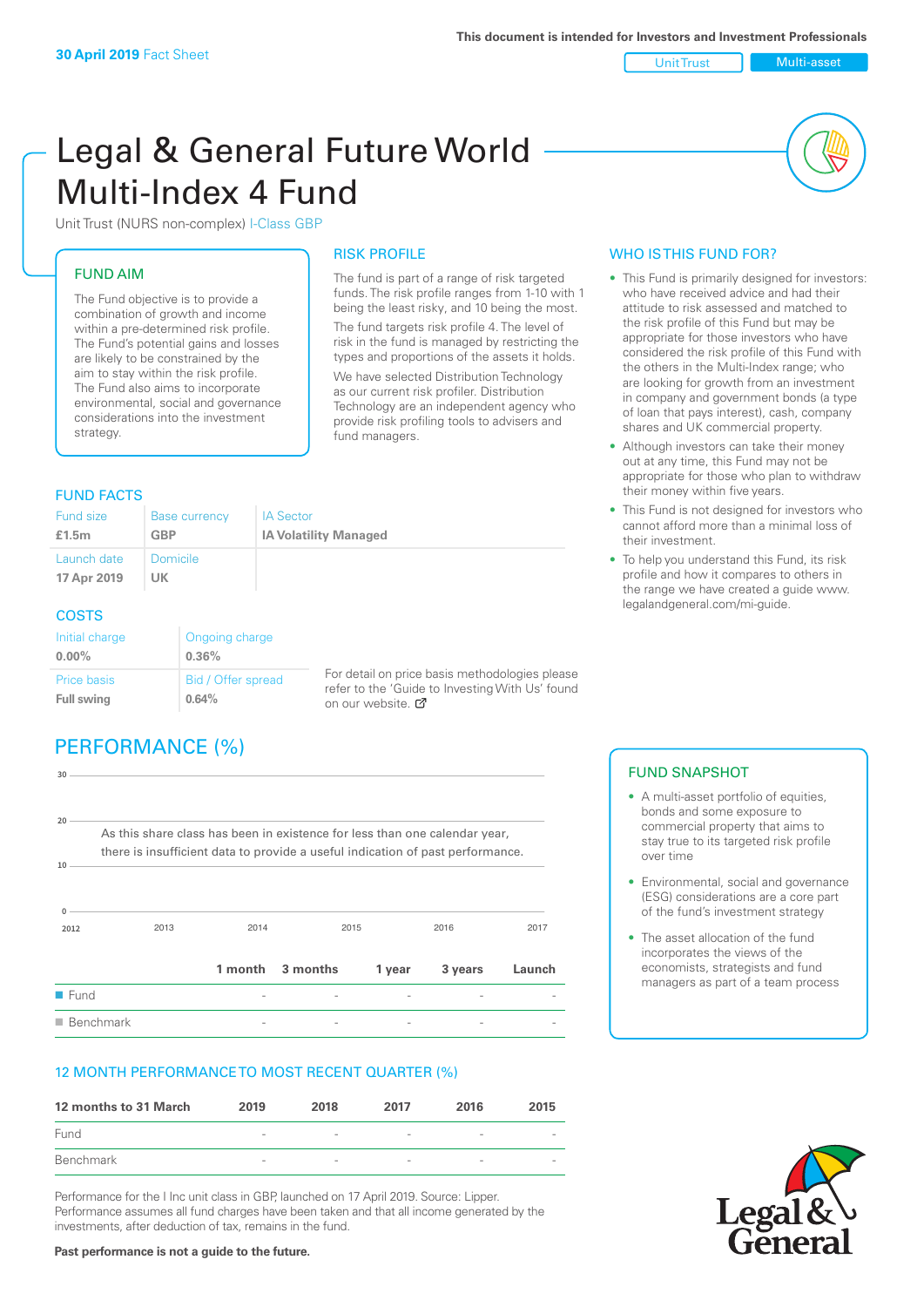# Legal & General Future World Multi-Index 4 Fund

Unit Trust (NURS non-complex) I-Class GBP

# PORTFOLIO BREAKDOWN

All data source LGIM unless otherwise stated. Totals may not sum due to rounding.





### FUND MANAGERS

The fund managers have responsibility for managing the multi-index fund range. They are part of the Multi-Asset Funds (MAF) team in LGIM. This team focuses on designing and managing multi-asset funds that are tailored to match the specific objectives of various client types. The team sits within a wider Asset Allocation team which combines both depth of experience with a broad range of expertise from different fields, including fund management, investment consulting and risk management roles.

# TOP 10 HOLDINGS (%)

| L&G Future World ESG Developed Fund                | 18.7 |
|----------------------------------------------------|------|
| L&G Future World Global Credit Fund                | 17.1 |
| L&G Short Dated Sterling Corporate Bond Index Fund | 12.5 |
| L&G Future World ESG UK Fund                       | 8.5  |
| L&G Global Inflation Linked Bond Index Fund        | 6.5  |
| L&G High Income Trust                              | 4.5  |
| L&G Japan Equity UCITS ETF                         | 3.6  |
| L&G All Stocks Gilt Index Trust                    | 3.0  |
| L&G ESG EM Gov Bond USD Fund                       | 3.0  |
| L&G ESG EM Gov Bond Local Currency Fund            | 3.0  |